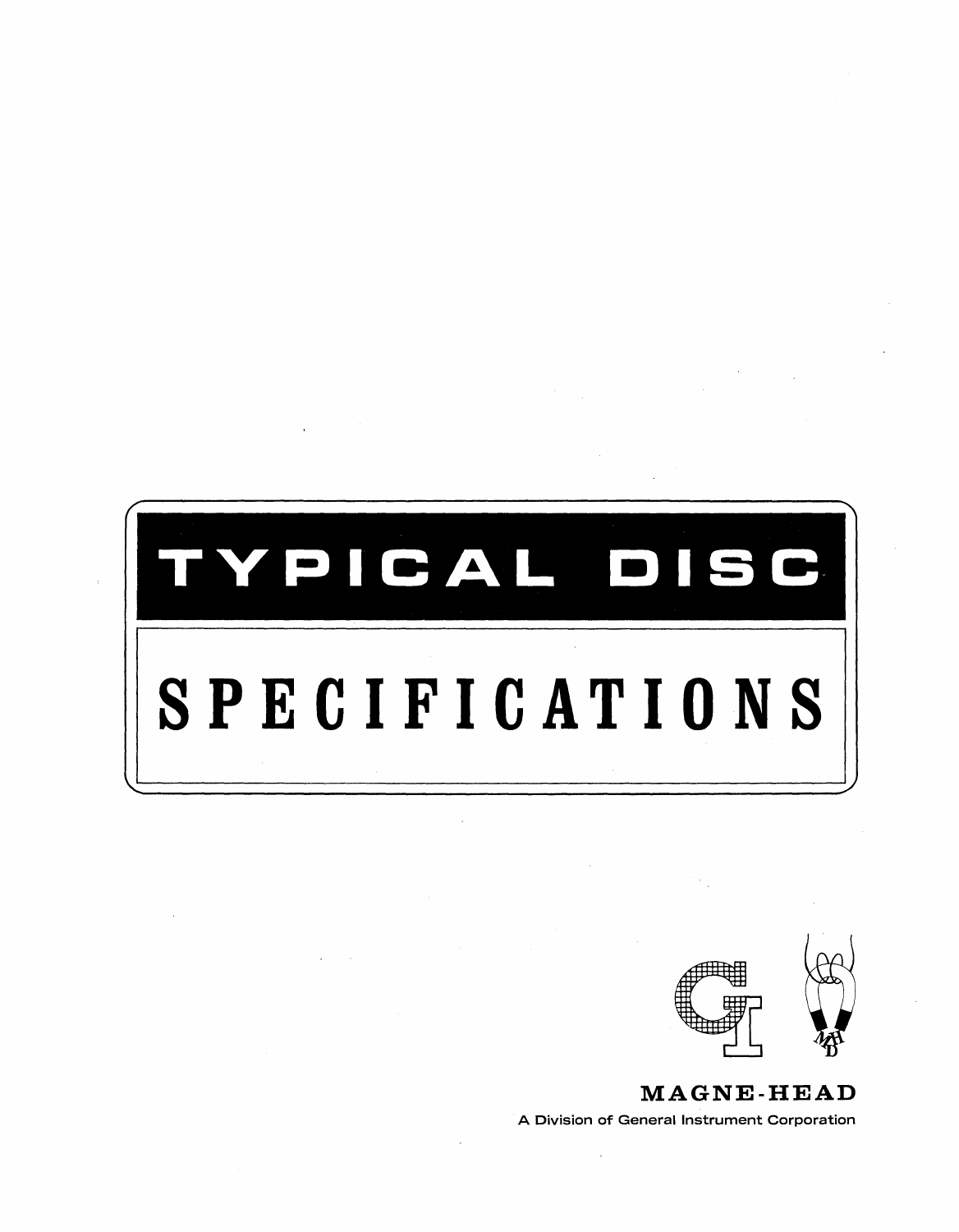MODEL #71-64 DISC MEMORY

|  |                 | 1.0 Maximum Capacity:                                                                                                          |                              | 524, 288 Bits                                        |  |  |  |
|--|-----------------|--------------------------------------------------------------------------------------------------------------------------------|------------------------------|------------------------------------------------------|--|--|--|
|  |                 | 1.1 Number of Discs:                                                                                                           |                              | One (7" diameter)                                    |  |  |  |
|  |                 | 1.2 Recording Diameters:                                                                                                       | 6.5" Maximum<br>4.9" Minimum |                                                      |  |  |  |
|  |                 | 1.3 Tracks/Radial Inch:                                                                                                        |                              | 40                                                   |  |  |  |
|  |                 | 1.4 Track Width:                                                                                                               |                              | .015″                                                |  |  |  |
|  | 1.5 Bits/Track: |                                                                                                                                |                              | 8129 maximum                                         |  |  |  |
|  |                 | 1.6 Maximum Packing Density:                                                                                                   |                              | 532 Bits/Inch                                        |  |  |  |
|  |                 | 1.7 Number of Tracks                                                                                                           |                              | 66 as follows:                                       |  |  |  |
|  |                 | 1.7.1 2 Timing Tracks                                                                                                          |                              |                                                      |  |  |  |
|  |                 | 1.7.2 64 General Storage Tracks                                                                                                |                              |                                                      |  |  |  |
|  |                 | 1.7.3 Registers, if required, will reduce<br>the number of general storage<br>tracks by approximately 8 tracks<br>per register |                              |                                                      |  |  |  |
|  | 1.8 Registers:  |                                                                                                                                |                              |                                                      |  |  |  |
|  |                 | 1.8.1 Minimum Spacing at<br>Maximum Density:                                                                                   |                              | 64 Bits                                              |  |  |  |
|  |                 | 1.9 Magnetic Heads                                                                                                             |                              | (To be specified for<br>a particular<br>application) |  |  |  |
|  |                 | 1.9.1 Half Coil Inductance                                                                                                     |                              | 150 Microhenries Maximum<br>30 Microhenries Minimum  |  |  |  |
|  |                 | 1.9.2 Unbalance between the two<br>half coils of each head will be<br>less than 5%                                             |                              |                                                      |  |  |  |
|  |                 | 1.9.3 Gap Width:                                                                                                               |                              | .00025″                                              |  |  |  |
|  |                 | 1.9.4 Write Current required for<br>full saturation:                                                                           |                              | (Depends on head<br>selected)                        |  |  |  |
|  |                 | Probable Range:                                                                                                                |                              | 60 to 150 Milli-<br>amperes                          |  |  |  |
|  |                 | 1.9.5 Playback Variation:                                                                                                      |                              | 2 to 1                                               |  |  |  |
|  |                 | 1.9.6 Amplitude Modulation:<br>as defined by the formula                                                                       |                              | 10% Maximum                                          |  |  |  |
|  |                 | % Mod = $\frac{2 \text{ (Max } - \text{Min})}{\text{Max } + \text{Min}}$ x 100                                                 |                              |                                                      |  |  |  |
|  |                 | 1.10 Type of Recording:                                                                                                        |                              | <b>Phase Modulation</b>                              |  |  |  |

| <b>1.11 Noise:</b> |                                                                                                                 |                                                                                    |                                                                                    |  |  |  |
|--------------------|-----------------------------------------------------------------------------------------------------------------|------------------------------------------------------------------------------------|------------------------------------------------------------------------------------|--|--|--|
|                    | 1.11.1 Random noise from any D.C.<br>erased track will be less than<br>10% of the minimum playback<br>amplitude |                                                                                    |                                                                                    |  |  |  |
| 1.12 Drive System: |                                                                                                                 | Integral Induction Motor<br>(Synchronous on special application)                   |                                                                                    |  |  |  |
|                    | $1.12.1$ Speed:                                                                                                 |                                                                                    | 900 RPM, 1800 RPM<br>or 3600 RPM                                                   |  |  |  |
|                    | 1.12.2 Power Supply Required:                                                                                   | 60 cps 115 V Single Phase<br>60 cps 220 V Single Phase<br>60 cps 208 V Three Phase |                                                                                    |  |  |  |
|                    | 1.12.3 Starting Device:                                                                                         |                                                                                    | Single Phase<br>Drives require start<br>and run capacitors<br>and time delay relay |  |  |  |
| 1.13 Bearings:     |                                                                                                                 |                                                                                    |                                                                                    |  |  |  |
|                    | 1.13.1 Super Precision Grade 7<br>Preloaded Ball Bearings are used<br>with a design life of 5 years.            |                                                                                    |                                                                                    |  |  |  |
|                    | 1.13.2 Bearings are grease lubricated<br>for the lifetime of the bearings                                       |                                                                                    |                                                                                    |  |  |  |
|                    | 1.14 Physical Package:                                                                                          |                                                                                    |                                                                                    |  |  |  |
|                    | 1.14.1 Axis of Rotation:                                                                                        |                                                                                    | Vertical                                                                           |  |  |  |
|                    | 1.14.2 Overall Size:                                                                                            |                                                                                    | $11''$ dia. x $11''$ high                                                          |  |  |  |
|                    | 1.14.3 Total Weight:                                                                                            |                                                                                    | 45 lbs.                                                                            |  |  |  |
|                    | 1.14.4 Isolator Mounts:                                                                                         |                                                                                    | 3 Mounts providing<br>90% isolation at the<br>rotational speed<br>frequency        |  |  |  |
|                    | 1.14.5 Finish: - Structure:                                                                                     |                                                                                    | Golden Iridite                                                                     |  |  |  |
|                    | 1.14.6 Finish: - Dust Cover:                                                                                    |                                                                                    | Ivory Enamel                                                                       |  |  |  |
|                    | 1.15 Environmental Limitations: - (Operating)                                                                   |                                                                                    |                                                                                    |  |  |  |
|                    | 1.15.1 Ambient Temperature:                                                                                     |                                                                                    | 50°F to 100°F                                                                      |  |  |  |
|                    | 1.15.2 Thermal Shock:                                                                                           |                                                                                    | No restriction within<br>ambient range                                             |  |  |  |
|                    | 1.15.3 Humidity.                                                                                                |                                                                                    | 0 to 95%                                                                           |  |  |  |
|                    | 1.15.4 Dust Cover Removal                                                                                       |                                                                                    | Restricted to a<br>clean area                                                      |  |  |  |
|                    | 1.16 Environmental Limitations: (Non-Operating)                                                                 |                                                                                    |                                                                                    |  |  |  |
|                    | 1.16.1 Ambient Temperature:                                                                                     |                                                                                    | $0°$ F to 180°F                                                                    |  |  |  |
|                    | 1.16.2 Storage Time:                                                                                            |                                                                                    | One Year without<br>relubrication of<br>bearings                                   |  |  |  |
|                    |                                                                                                                 |                                                                                    |                                                                                    |  |  |  |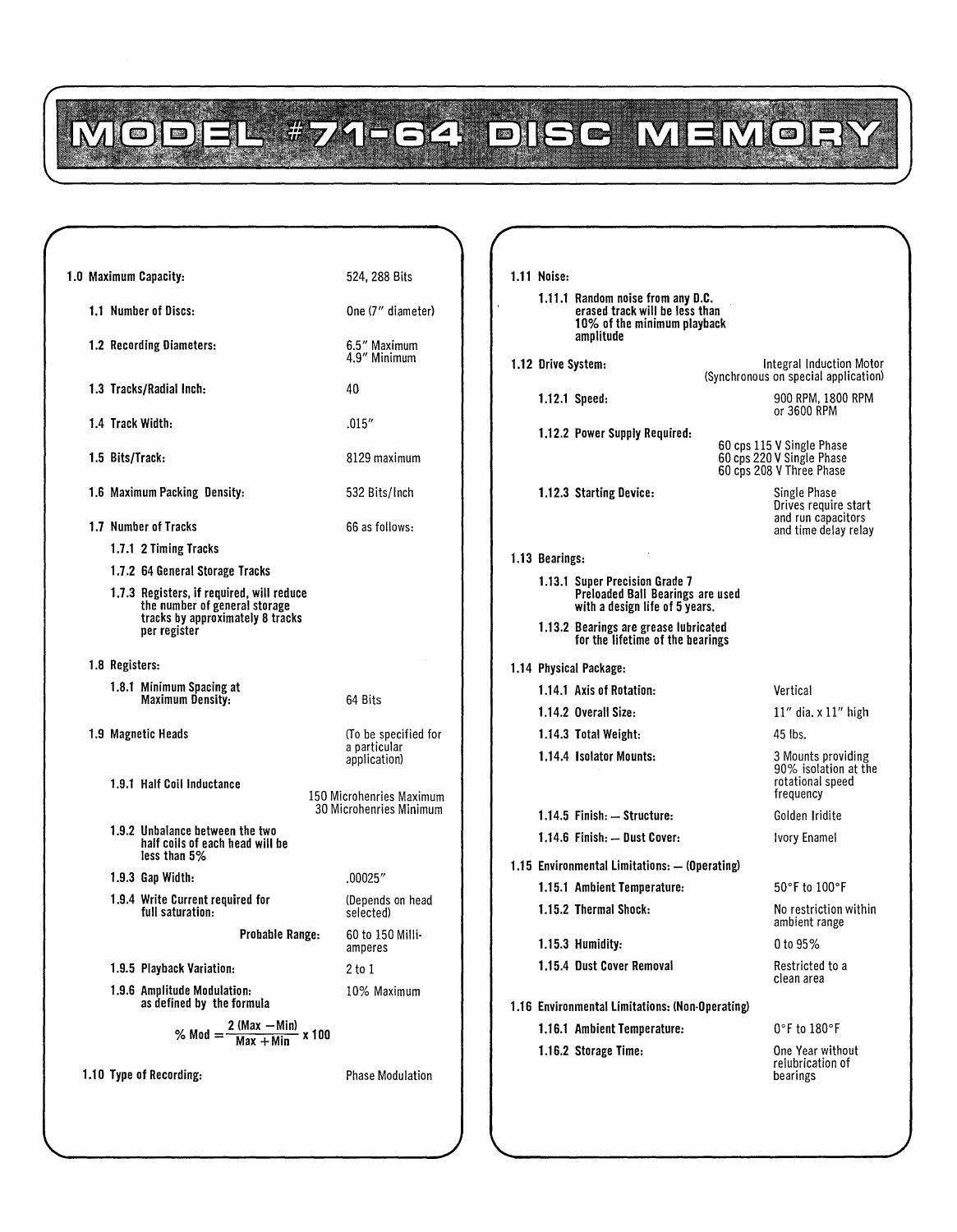# MODEL #91-64 DISC MEMORY

| 1.0 Maximum Capacity:                                                                                  | 736,000                      | 1.12 Drive System:                                                                                    | Integral Induction<br>Motor                                    |  |  |
|--------------------------------------------------------------------------------------------------------|------------------------------|-------------------------------------------------------------------------------------------------------|----------------------------------------------------------------|--|--|
| 1.1 Number of Discs:                                                                                   | One (9" diameter)            | $1.12.1$ Speed:                                                                                       | 3600 RPM (Less<br>$5\%$ slip)                                  |  |  |
| 1.2 Recording Diameters:                                                                               | 8.5" maximum<br>6.5" minimum | 1.12.2 Power:                                                                                         | 115V, 60 CPS,<br>single phase                                  |  |  |
| 1.3 Tracks/Radial Inch:                                                                                | 32                           | 1.12.3 Starting Device:                                                                               | Single Phase<br>Drives require start                           |  |  |
| 1.4 Track Width:                                                                                       | .015''                       |                                                                                                       | and run capacitors                                             |  |  |
| 1.5 Bits/Track:                                                                                        | $11,500$ maximum             | 1.13 Bearings:                                                                                        |                                                                |  |  |
| 1.6 Maximum Packing Density:                                                                           | 533 bits/inch                | 1.13.1 Super Precision Grade 7 preloaded<br>ball bearings are used with a<br>design life of 10 years. |                                                                |  |  |
| 1.7 Number of tracks:                                                                                  | 67 as follows:               | 1.13.2 Bearings are grease lubricated for                                                             |                                                                |  |  |
| $1.7.1\;64$ data tracks                                                                                |                              | the lifetime of the bearings                                                                          |                                                                |  |  |
| 1.7.2 1 clock track (8192 bits)                                                                        |                              | 1.14 Physical Package:                                                                                |                                                                |  |  |
| 1.7.3 1 synch track                                                                                    |                              | 1.14.1 Axis of Rotation:                                                                              | Vertical                                                       |  |  |
| 1.7.4 1 register track                                                                                 |                              | 1.14.2 Overall Size:                                                                                  | 13" diameter<br>$x 11''$ high                                  |  |  |
| 1.8 Registers:                                                                                         |                              | 1.14.3 Total Weight:                                                                                  | 45 lbs.                                                        |  |  |
| 1.8.1 1 register track with spacing<br>between read and write head to be<br>approximately 800 bits.    |                              | 1.14.4 Isolator Mounts:                                                                               | 4 Mounts providing<br>90% isolation at the<br>rotational speed |  |  |
| 1.9 Magnetic heads                                                                                     |                              |                                                                                                       | frequency                                                      |  |  |
| 1.9.1 Half Coil Inductance                                                                             | 50 microhenries<br>±10%      | $1.14.5$ Finish: $-$<br>(Structure)                                                                   | Golden Iridite                                                 |  |  |
| 1.9.2 Unbalance between the two half<br>coils of each head will be less<br>than $5%$                   |                              | $1.14.6$ Finish:<br>(Dust Cover)                                                                      | Ivory Enamel                                                   |  |  |
| $1.9.3$ Gap Width:                                                                                     | .00025"                      | 1.15 Environmental Limitations: - (Operating)                                                         |                                                                |  |  |
| 1.9.4 Write Current required                                                                           | 100 milliamperes             | 1.15.1 Ambient Temperature:                                                                           | 50°F to 100°F                                                  |  |  |
| for full saturation:<br>1.9.5 Playback                                                                 | maximum                      | 1.15.2 Thermal Shock:                                                                                 | No restriction within<br>ambient range                         |  |  |
| Amplitude:                                                                                             | 50 millivolts<br>minimum     | 1.15.3 Humidity:                                                                                      | 0 to 95%                                                       |  |  |
| 1.9.6 Amplitude Modulation:                                                                            | 15% maximum                  | 1.15.4 Dust Cover Removal:                                                                            | No restriction within<br>ambient range                         |  |  |
| 1.10 Type of Recording:                                                                                | <b>Phase Modulation</b>      | 1.16 Environmental Limitations: (Non-Operating)                                                       |                                                                |  |  |
| 1.11 Noise:                                                                                            |                              | 1.16.1 Ambient Temperature:                                                                           | O°F to 180°F                                                   |  |  |
| 1.11.1 Random noise from any DC erased<br>track will be less than 10% of<br>minimum playback amplitude |                              | 1.16.2 Storage Time:                                                                                  | One year without<br>relubrication of<br>bearings               |  |  |
|                                                                                                        |                              |                                                                                                       |                                                                |  |  |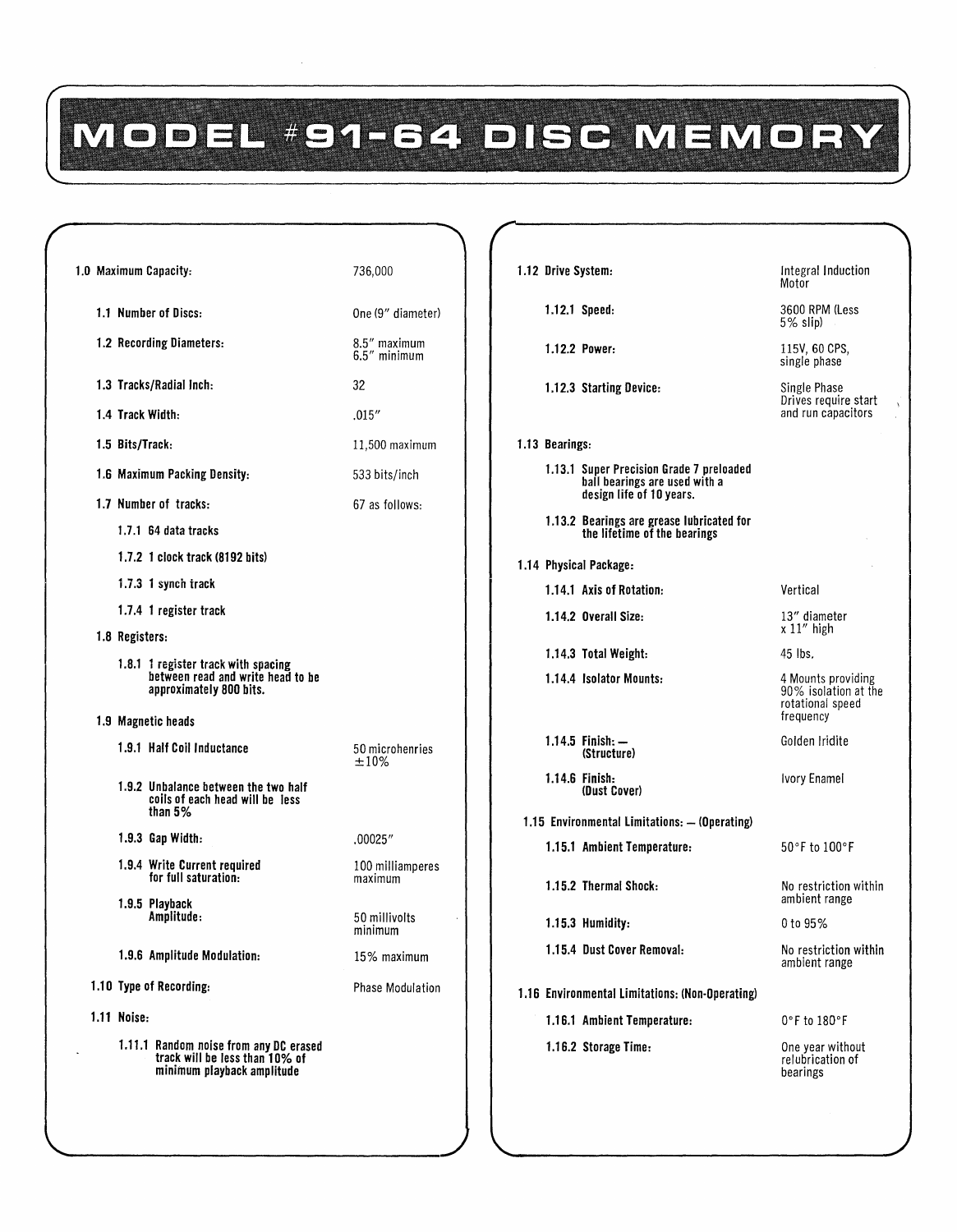## MODEL #184-512 DISC MEMORY

#### 8,192,000 Bits 1.11.2 Crosstalk between any head 1.0 Maximum Capacity: which is reading a register track 1.1 Number of Discs: Four (13" Diameter) or a clock track and any other head which is writing will be less 1.2 Recording Diameters: 12.5" Maximum than 10% of the minimum 9.3" Minimum playback amplitude. 1.3 Tracks/Radial Inch: 40 1.12 Drive System: Integral Induction Motor (Synchronous on Special Application) 1.4 Track Width: .015" 1.12.1 Speed: 900 RPM, 1800 RPM 1.5 Bits/Track: 16,000 Maximum or 3600 RPM 1.6 Maximum Packing Density 548 Bits/Inch 1.12.2 Power Supply Required: 60 cps 115 V Single Phase 1.7 Number of Tracks 516 as follows 60 cps 220 V Single Phase 60 cps 208 V Three Phase 1.7.1 4 Timing Tracks 1.12.3 Starting Device: Single Phase 1.7.2 512 General Storage Tracks Drives require start 1.7.3 Registers, ifrequired, will reduce & run capacitors and time delay relay the number of general storage tracks by approximately 4 tracks 1.13 Bearings: per register 1.13.1 Super Precision Grade 7 1.B Registers: Preloaded Ball Bearings are used 1.B.l Minimum Spacing: with a design life of 10 years. 64 Bits at maximum density 1.13.2 Bearings are grease lubricated for the lifetime of the bearings (To be specified for 1.9 Magnetic Heads a particular applica· 1.14 Physical Package: tion) 1.14.1 Axis of Rotation: Vertical 1.9.1 Half Coil Inductance: 100 Microhenries Maximum 1.14.2 Overall Size: 17" dia. x 17" high 15 Microhenries Minimum 1.14.3 Total Weight: 120 Ibs. 4 Mounts providing 1.9.2 Unbalance between the two half 1.14.4 Isolator Mounts: 90% isolation at the coils of each head will be less than 5% rotational speed frequency .00025" 1.9.3 Gapwidth: 1.14.5 Finish: Structure: Golden Iridite 1.9.4 Write current required (Depends on head for full saturation: selected) 1.14.6 Finish: Dust Cover: Ivory Enamel 60 to 150 Milli-Probable Range: 1.15 Environmental Limitations: - (Operating) amperes 1.15.1 Ambient Temperature: 50°F to 100°F 1.9.5 Playback Variation: 3 to 1 1.15.2 Thermal Shock: No Restriction within 1.9.6 Amplitude Modulation: 15% Maximum ambient range. as defined by the formula 1.15.3 Humidity: D to 95% % Mod  $=\frac{2 \text{ (max } - \text{min})}{\text{Max } + \text{Min}}$  x 100 Restricted to a 1.15.4 Dust Cover Removal: clean area 1.10 Type of Recording: Phase Modulation 1.16 Environmental Limitations: (Non-operating) 1.11 Noise: 0°F to 180°F 1.16.1 Ambient Temperature: 1.11.1 Random noise from any DC One Year without 1.16.2 Storage Time: erased track will be less than relubrication of 10% of the minimum playback amplitude bearings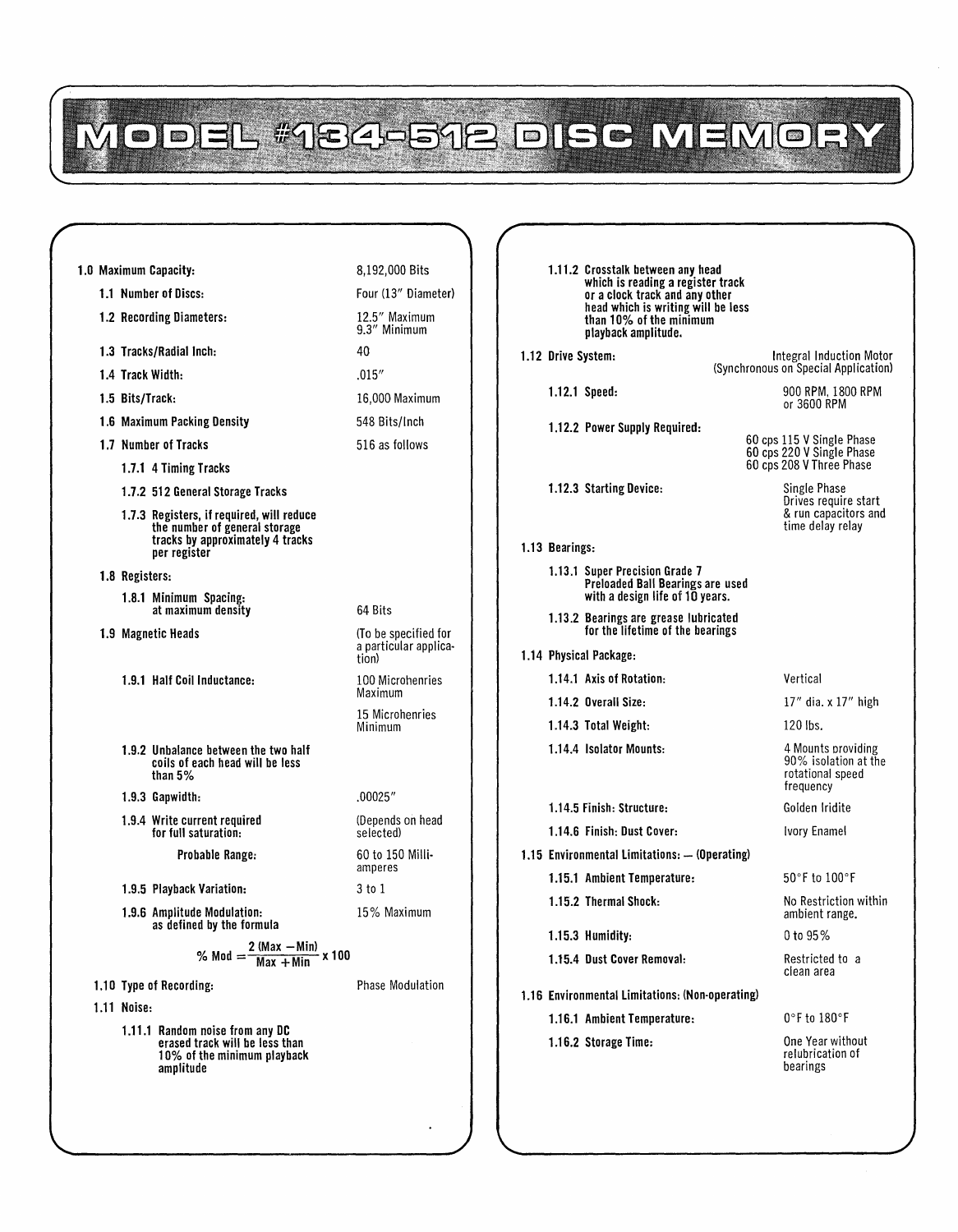|                      | <b>MODEL</b> | No. OF<br><b>DISCS</b><br>& DIA. | <b>MAX</b><br><b>NUMBER</b><br><b>DATA</b><br><b>TRACKS</b> | <b>BITS PER</b><br><b>TRACK</b><br><b>MAX</b> | <b>TOTAL</b><br><b>BIT</b><br><b>CAPACITY</b> | <b>OUTSIDE</b><br><b>DIMENSIONS</b><br>DIA X<br><b>HIGH</b> | <b>BIT</b><br><b>DENSITY</b><br><b>INNER</b><br><b>TRACK</b> | <b>PRICE</b><br><b>SINGLE</b><br><b>UNITS</b> | <b>PRICE</b><br>10 TO 30<br><b>UNITS</b> | <b>PRICE</b><br>50 & UP |
|----------------------|--------------|----------------------------------|-------------------------------------------------------------|-----------------------------------------------|-----------------------------------------------|-------------------------------------------------------------|--------------------------------------------------------------|-----------------------------------------------|------------------------------------------|-------------------------|
| <b>SERIES</b>        | 71-64        | <b>ONE 7"</b>                    | 64                                                          | 8192                                          | 524,288                                       | 11" X 11"                                                   | 532<br>Bits/Inch                                             | \$3,000                                       | \$2,800                                  | \$2,500                 |
| 70                   | 71-128       | <b>ONE 7"</b>                    | 128                                                         | 5200                                          | 665,600                                       | 11" X 11"                                                   | 500<br>Bits/Inch                                             | \$4,000                                       | \$3,600                                  | \$3,250                 |
|                      | 72-256       | TWO 7"                           | 256                                                         | 5200                                          | 1,331,200                                     | 11" X 14"                                                   | 500<br>Bits/Inch                                             | \$6,000                                       | \$5,200                                  | \$4,750                 |
| <b>SERIES</b>        | 91-64        | <b>ONE 9"</b>                    | 64                                                          | 11500                                         | 736,000                                       | 13" X 11"                                                   | 533<br>Bits/Inch                                             | \$4,000                                       | \$3,800                                  | \$3,500                 |
| 90                   | 91-128       | <b>ONE 9"</b>                    | 128                                                         | 8800                                          | 1,126,400                                     | 13" X 11"                                                   | 533<br>Bits/Inch                                             | \$5,000                                       | \$4,600                                  | \$4,250                 |
|                      | 92-256       | TWO 9"                           | 256                                                         | 8800                                          | 2,252,800                                     | 13" X 14"                                                   | 533<br>Bits/Inch                                             | \$7,000                                       | \$6,200                                  | \$5,750                 |
|                      | 111-64       | ONE 11"                          | 64                                                          | 14895                                         | 953,280                                       | 15" X 11"                                                   | 533<br>Bits/Inch                                             | \$5,000                                       | \$4,800                                  | \$4,500                 |
| <b>SERIES</b><br>110 | 111-128      | <b>ONE 11"</b>                   | 128                                                         | 12200                                         | 1,561,600                                     | 15" X 11"                                                   | 533<br>Bits/Inch                                             | \$6,000                                       | \$5,600                                  | \$5,250                 |
|                      | 112-256      | TWO 11"                          | 256                                                         | 12200                                         | 3,123,200                                     | 15" X 14"                                                   | 533<br>Bits/Inch                                             | \$8,000                                       | \$7,200                                  | \$6,750                 |
|                      | 131-64       | ONE 13"                          | 64                                                          | 18200                                         | 1,164,800                                     | 17" X 11"                                                   | 533<br>Bits/Inch                                             | \$6,000                                       | \$5,800                                  | \$5,000                 |
| <b>SERIES</b>        | 131-128      | <b>ONE 13"</b>                   | 128                                                         | 16000                                         | 2,048,000                                     | 17" X 11"                                                   | 548<br>Bits/Inch                                             | \$7,000                                       | \$6,600                                  | \$5,750                 |
| 130                  | 132-256      | TWO 13"                          | 256                                                         | 16000                                         | 4,096,000                                     | 17" X 14"                                                   | 548<br>Bits/Inch                                             | \$9,000                                       | \$8,200                                  | \$7,250                 |
|                      | 134-512      | <b>FOUR 13"</b>                  | 512                                                         | 16000                                         | 8,192,000                                     | 17" X 17"                                                   | 548<br>Bits/Inch                                             | \$13,000                                      | \$11,400                                 | \$9,500                 |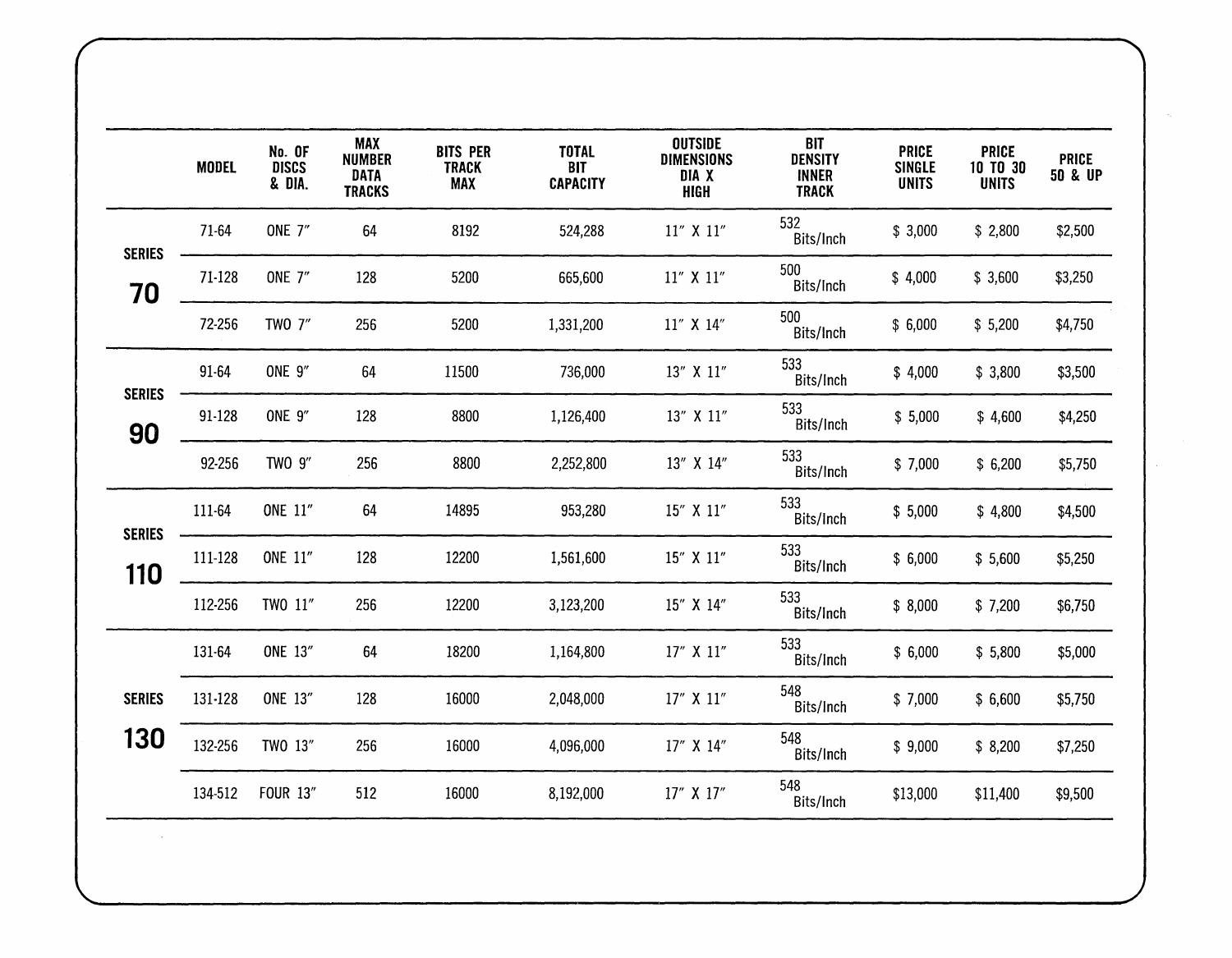## **MAGNE-HEAD**

**A Division of General Instrument Corporation 13040 S. Cerise Avenue, Hawthorne, California 90250** 

#### **REPRESENTATIVES**

ARKANSAS Carter Associates, Inc. P. O. Box 87 Garland, Texas Tel: 214·276·7151 TWX: 214·276·8397 Dale Runnels ALABAMA Beacon Electron Associates, Inc. P. O. Box 3127 Huntsville, Alabama Tel: 205·536·5065 George Walls CONNECTICUT Brogan Associates, Inc. 80 Urban Avenue Westbury, L. I., New York Tel: 516·333·6683 TWX: 516·333·3723 Fred Korb (516·421·0029) Don Robe rtson (516·742·8855) DELAWARE L. G. White & Co., Inc. P. O. Box 246 Narberth, Pennsylvania 19072 Tel: 215·664·6505; 215·839·3445 TWX: 215-667·3949 Patrick Quinn, Jr. (215-639·6489) DISTRICI OF COLUMBIA<br>L. G. White & Co., Inc. 880 Bonifant Street Silver Spring, Maryland 20910 Tel: 301·585·3141 TWX: 71 0-825·9635 Robert Pardis (301·762·7287) Roald Evensen (301·622·0130) FLORIDA General Corporation 1520 Edgewater Drive Orlando, Florida Tel: 305·241-3384 TWX: 305·841·0094 Sol Gross GEORGIA Beacon Electronic Associates, Inc. P. O. Box 1278 Maitland, Florida Tel: 305·647-3498 Ernest Trigg Danny Snow Beacon Electronics Associates, Inc. P. O. Box 10212 Fort Lauderdale, Florida Tel: 305-564-4298 John Williammee INDIANA<br>G. & H. Sales Company<br>Room 207 National Management Building 100 West Main Street Fort Wayne, Indiana Tel: 219·744-3072 Harold Baker (Northern Area) Jim Speckman (Indianapolis & So. Area) LOUISIANA Beacon Electronic Associates, Inc. P. O. Box 1278 Maitland, Florida Tel: 305·647-3498 Ernest Trigg

MAINE Brogan Associates, Inc. 69 Hickory Drive Bear Hill Industrial Park Waltham, Massachusetts 02154 Tel: 617·894·3250 TWX: 710·324·0192 Irwin Stone (617·963·1695) Preston Neff (617·894·2233) John Flynn (617·263·2585) MARYLAND L. G. White & Co., Inc. 880 Bonifant Street Silver Spring, Maryland Tel: 301·585·3141 TWX: 710·825·9635 Roald Evensen (301·622·0130) Robert Pardis (301·762·7287) MASSACHUSETTS Brogan Associates, Inc. 69 Hickory Drive Bear Hill Industrial Park Waltham, Massachusetts 02154 Tel: 617·894·3250 TWX: 710·324·0192 Irwin Stone (617·963·1695) Preston Neff (617·894·2233) John Flynn (617·263·2585) MICHIGAN G. & H. Sales Company 137 Lakeview Drive Dayton 59, Ohio<br>Tel: 513-885-3181 Mel Meacham (513-885·3327) G. & H. Sales Company 16815 James Couzens Highway Detroit, Michigan 48235 Tel: 313·342·4747 Alex Blumberg (313·341·5744) MINNESOTA Hamilton, Grayden & Flemmer, Inc. Hamilton Road Hopkins, Minnesota Tel: 612-941·1120 TWX: 910-576·2861 Edward Grayden Lonnis Flemmer (Lonny) **MISSISSIPPI** Beacon Electronic Associates, Inc. P. O. Box 1278 Maitland, Florida Tel: 305·647·3498 Ernest Trigg Danny Snow NEVADA Carter Associates, Inc. P. O. Box 94 Scottsdale, Arizona Tel: 602·947·4355 TWX: 602·949-0123 Paul Carter NEW HAMPSHIRE Brogan Associates, Inc.<br>69 Hickory Drive<br>Bear Hill Industrial Park Waltham, Massachusetts 02154 Tel: 617·894·3250 TWX: 710·324·0192 Irwin Stone (617·963·1695) Preston Neff (617·894·2233) John Flynn (617·263·2585)

NEW JERSEY Southern Area Brogan Associates, Inc. #1 Bala Avenue Bala Cynwyd, Pennsylvania Tel: 215-667·4749 Wilbur Kelly (215·279·591 Q) Northern Area Brogan Associates, Inc. 80 Urban Avenue Westbury, L.I., New York Tel: 516·333·6683 TWX: 516·333·3723 Paul Seckendorf (914·769·7298) Central Area Brogan Associates, Inc. 80 Urban Avenue Westbury, L.I., New York Tel: 516·333·6683 TWX: 516·333·3723 Fred Korb (516·421·0029) NEW MEXICO Carter Associates, Inc. P. O. Box 94 Scottsdale. Arizona Tei: 602-947·4355 TWX: 602·949·0123 Paul Carter NEW YORK Western Area Brogan Associates, Inc. 474 Thurston Road Rochester, New York Tel: 716-328-2350; 716-328-2351 TWX: 716-235-2514 Ed Snyder Upper New York State above Kingston Brogan Associates, Inc. P. O. Box 158 Camillas, New York<br>Tel: 315-672-8290 Tel: 315-672-8290 Ralph Jacobi (315-672·3158) Balance of State Brogan Associates, Inc. 80 Urban Avenue Westbury, L.I., New York Tel: 516·333-6683; 6684; 6685; 6689 TWX: 516·333-3723 John P. Brogan (516·938-8679) Long Island, Metropolitan New York Edward M. Brown (516-378·8672) Long Island, Metropolitan New York and assistance as needed in the Boston Area Fred S. Korb (516-421·0029) Metropolitan New York, Central New Jersey and assistance as needed in Connecticut Don Robertson (516·742·8855) Long Island, Connecticut and assistance as needed in Eastern Pennsylvania Paul Seckendorf (914·769·7298) Northern New Jersey, Westchester County, and assistance as needed in upper New York State Daniel Grimes (516·731·4691) Manager of Service Division covering all territories of Brogan Associates NORTH CAROLINA L. G. White & Co., Inc. P. O. Box 2356 Winston Salem, North Carolina 27102 Tel: 919·725·3612

- TWX: 919·725-6262
	- Joseph Williams (704·252·8690)